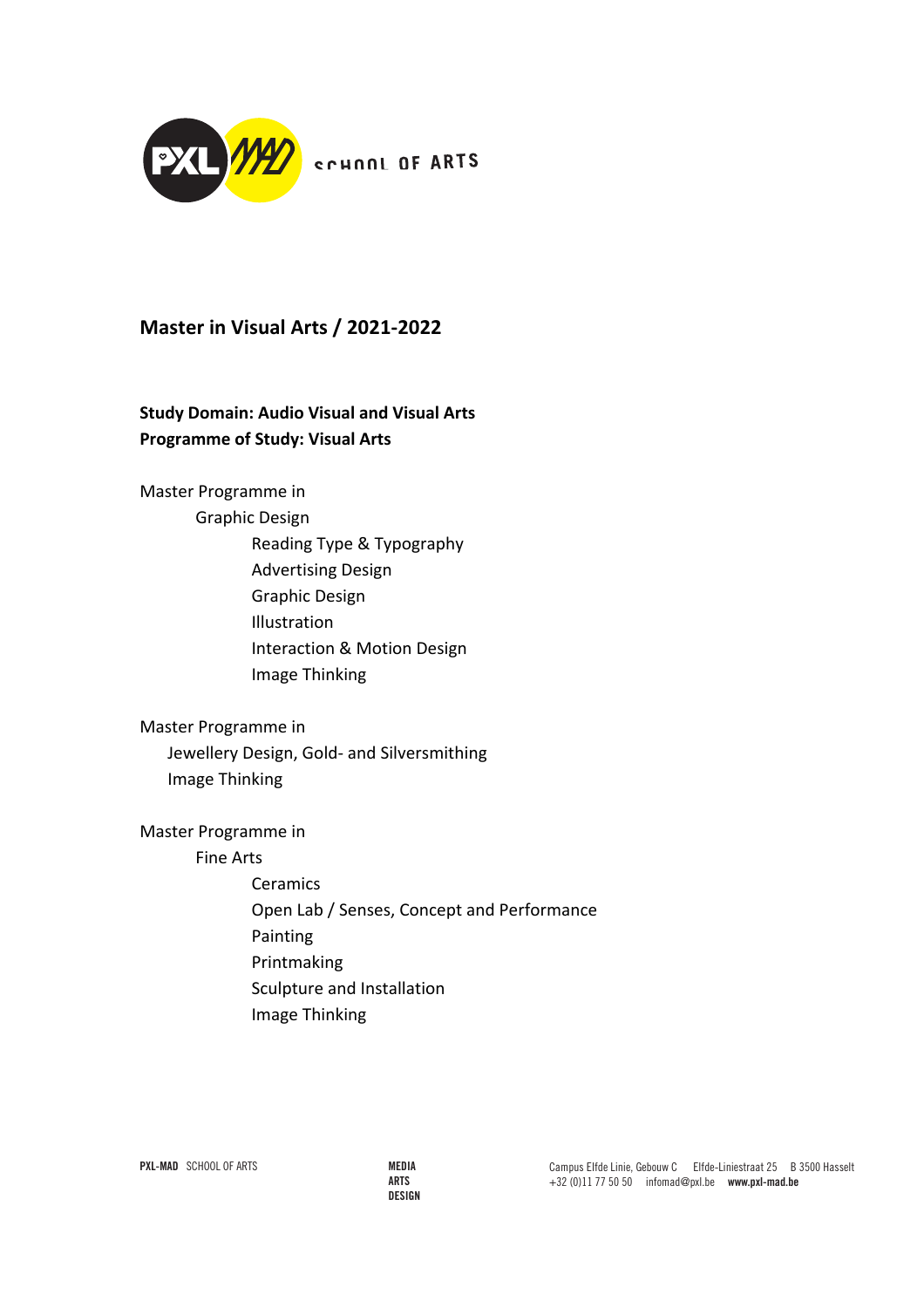**Index**

**Introduction**

- **1. An Academic Master in Visual Arts**
	- **1.1 Our mission**
	- **1.2 Vision of PXL-MAD Visual Arts**
	- **1.3 An Academic Master: general information**
	- **1.4 Glossary**
- **2. Research in Visual Arts Education**
	- **2.1 General Vision of MAD-Research**
	- **2.2 Research Group 'MANUFrACTURE'**
	- **2.3 Research Group 'FRAME'**
	- **2.4 Research Group 'READSEARCH'**
	- **2.5 General Coordination and Valorisation**
- **3. Master in the Visual Arts**
	- **3.1 Overview of the Master Programme**
	- **3.2 Master Project and Thesis**
	- **3.3 Master Seminar**
	- **3.4 Supporting Subjects and Master Network**
- **4. Practical information**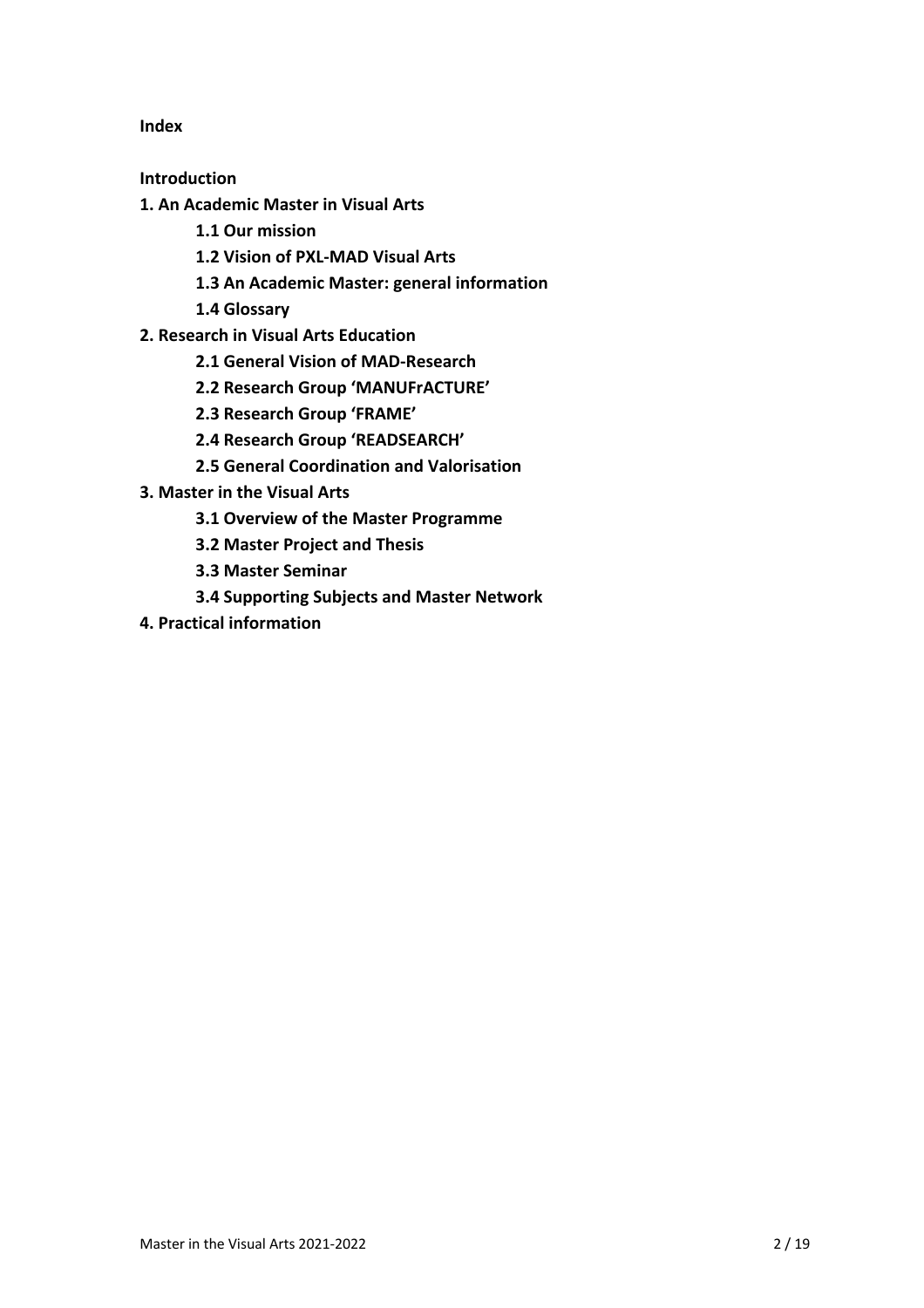#### *Dear student,*

*You are about to embark on a journey to become a 'Master in the Visual Arts'. In this guide we want to inform you of the aims, objectives and possibilities of the Master Programme in Visual Arts, as it will be organised in the academic year 2021-2022.*

*PXL-MAD School of Arts does more than providing education, we are very active in undertaking research and are keen to share knowledge with a range of partners. In this context, we make sure our Bachelor and Master students gain research skills and are in touch with our ever-changing society.*

*During the Master Project and Thesis you are expected to create both a mature body of work, presented in the Master Exhibition, and a written document in which you report and reflect on your artistic practice. You choose which approach you take to reach the required academic level. We will not force any content, form or style on you. You are however expected to formulate a research question on which to build your studio practice.*

*We are there for you, to help with the framing of this question and the development of your body of work.*

*You can choose from a range of Master Seminars, which lay the foundation for your individual artistic and research practice through analysing theoretical texts, visiting exhibitions, attending lectures, discussions and practical experiments.*

*Depending on your project, you can make your selection of Supporting Subjects, or choose to further extend your own network (Master Network). This allows you to perfectly position yourself and your work in your discipline.*

*You will also choose a Work Placement, either with an artist's studio or institution such as a museum or gallery, or in MAD-Research.*

*For each of the course units above a wide selection of options is available. This means you are responsible for making the best choices for your project. Everyone gets the chance to use this oneyear Master Programme to create a unique body of work. We offer you the opportunity to develop your artistic practice in a critical and supportive environment.*

*This guide to the Master Programme offers you information on how the one-year course is organised to be your individual route to become a Master in the Arts. We do hope to welcome you as our student in September.*

*Erwin Goegebeur, Head of PXL-MAD School of Arts*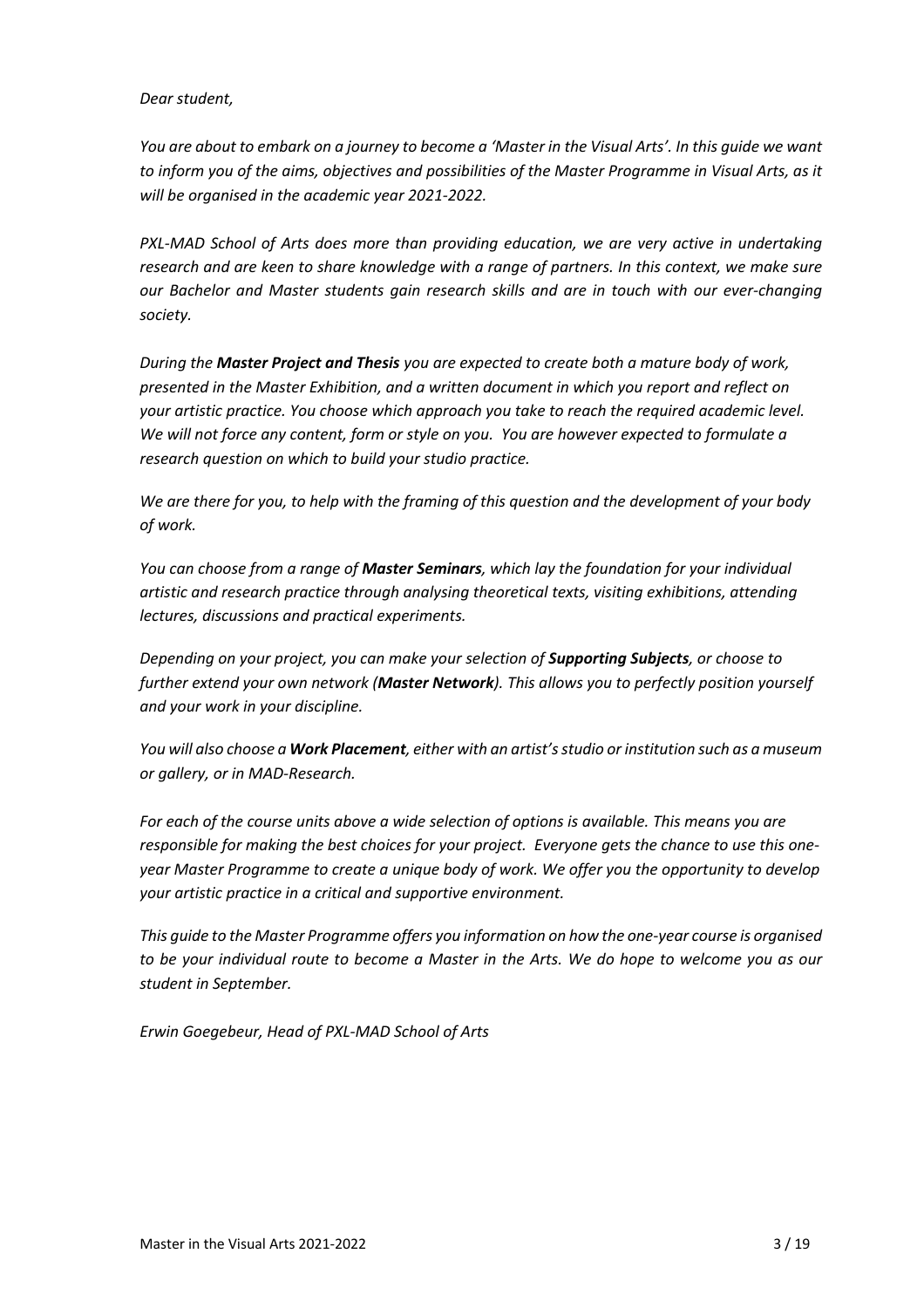# **1. An Academic Master in the Visual Arts**

## **1.1 Our mission**

*PXL-MAD School of Arts offers academic education and research with a critical look at the future. PXL-MAD School of Arts, is constantly inspiring its students, professors and researchers to strive for innovation by means of experimenting in an academic and international context. Through practical and theoretical research our students become imaginative and innovative artists and designers that contribute to the development of an ever-changing (artistic) context.*

### **1.2 Vision PXL-MAD Visual Arts**

### **PXL-MAD is looking for**

Motivated students who are fascinated by learning, creating and their artistic practice. We need clever people who have artistic potential and vision and are eager to create rather than reproduce. We want broad-minded individuals, whom are keen to carry out well-founded research. We are looking for original thinkers, who can critically reflect on society through their work, as well as original makers who want to increase their independence through self-reflection.

### **PXL-MAD offers**

A high quality, affordable programme, built on research and run by excellent tutors with professional artistic careers and networks. Our courses prepare for life after college, stimulate entrepreneurship and care for sustainability. We offer a selection of options, backed up by individual support, so that optimal personal development can be guaranteed for each student.

### **PXL-MAD is on the move**

From Flanders and the Meuse-Rhine Euregion towards the World.

Even though Hasselt is not exactly cosmopolitan, its character does invite experimentation and innovation. Its small size and proximity to larger, culturally more challenging cities in Germany, The Netherlands and Belgium makes it both safe and an ideal kick-off for the emerging artist that wants to pursue an internationally relevant career.

### **PXL-MAD is different**

Our small scale allows us to be flexible and offer individual guidance, it also gives you the opportunity to learn through trial and error.

A motivated team of tutors, all professional artists that keep in touch with contemporary developments and professional practice in their field of expertise, help you focus on finding the perfect image or design. We are multi-disciplinary in the courses we offer and in our approach. We are keen to remove the barriers between the different course subjects on one hand, and between education and professional practice on the other.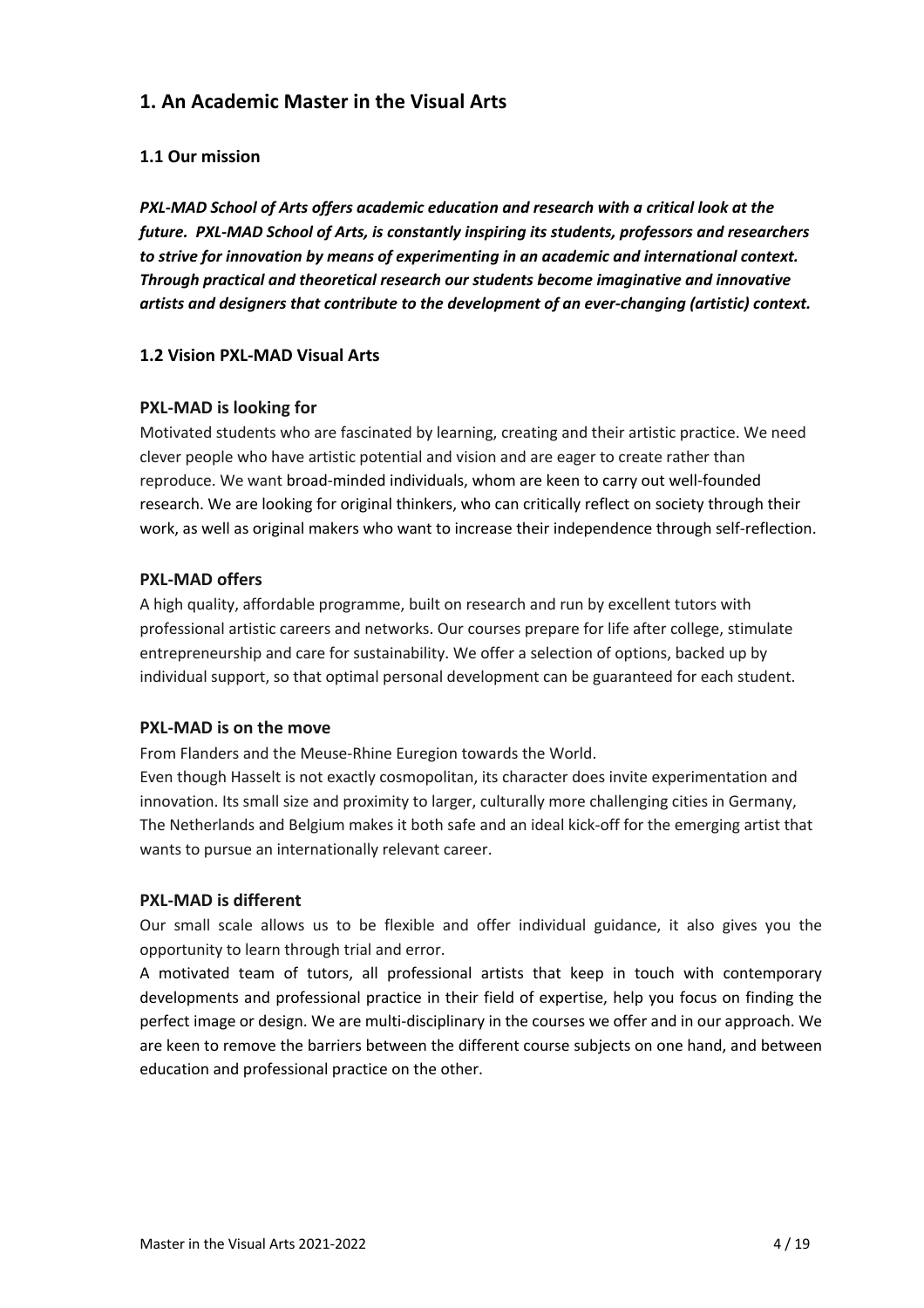### **1.3 An Academic Master: general information**

As a soon-to-be Master student, you are probably aware of the recent changes in the educational system. Allow us to clarify certain aspects here.

- When the Bologna Declaration was signed, all European countries agreed to offer higher education in two cycles: undergraduate (Bachelor) courses and graduate (Master) courses. This makes it easier to compare degrees across Europe, so that students can move freely between countries. The classical system, based on the number of years a course takes, was replaced by a system based on credits. Thanks to the ECTS (European Credit Transfer System) it is easier to prove previously gained skills when moving from one university to another, either within one country or internationally.
- When enrolling a course at PXL-MAD School of Arts, you sign a contract. You can choose for a **Diploma Contract** when you want to attain a Master Diploma, or a **Credit Contract** when you only want to receive proof of specific course units. In our Master Programme it is not possible to choose an **Exam Contract**, where you only sit exams, because every course unit demands active participation during the academic year.
- For direct access to the Master Programme, you must have completed an **Academic Bachelor** in the Visual Arts. With a **Professional Bachelor** in Visual Arts Teaching (for example, for candidates from The Netherlands), you can enrol in a **Bridging Programme**, which will give access to the Master Programme. Candidates with a Bachelor in Audio-visual Arts, Architecture, Interior Architecture or Product Design have to follow a **Preparatory Programme** before they can enrol in the Master Programme. Every student that wishes to change subject between graduate studies and our Master Programme should contact study guidance counsellor Eline Valkeneers (eline.valkeneers@pxl.be) to prevent problems from arising later on in the course.
- The Master Programme consists of several course units and comprises of 60 credit points. The Master Project and Thesis are the core of the Programme, they are supported by a choice of Master Seminars and a range of Supporting Subjects. You take responsibility for choosing those course units that best suit your project. You start the Master Programme with an Internship in your discipline or in our own research institute.
- If you achieve top grades and want to continue research in your chosen artistic topic, you have the option of writing a proposal for a research project or PhD. You are invited to do this at PXL-MAD, but it is also possible at any other university college in Europe.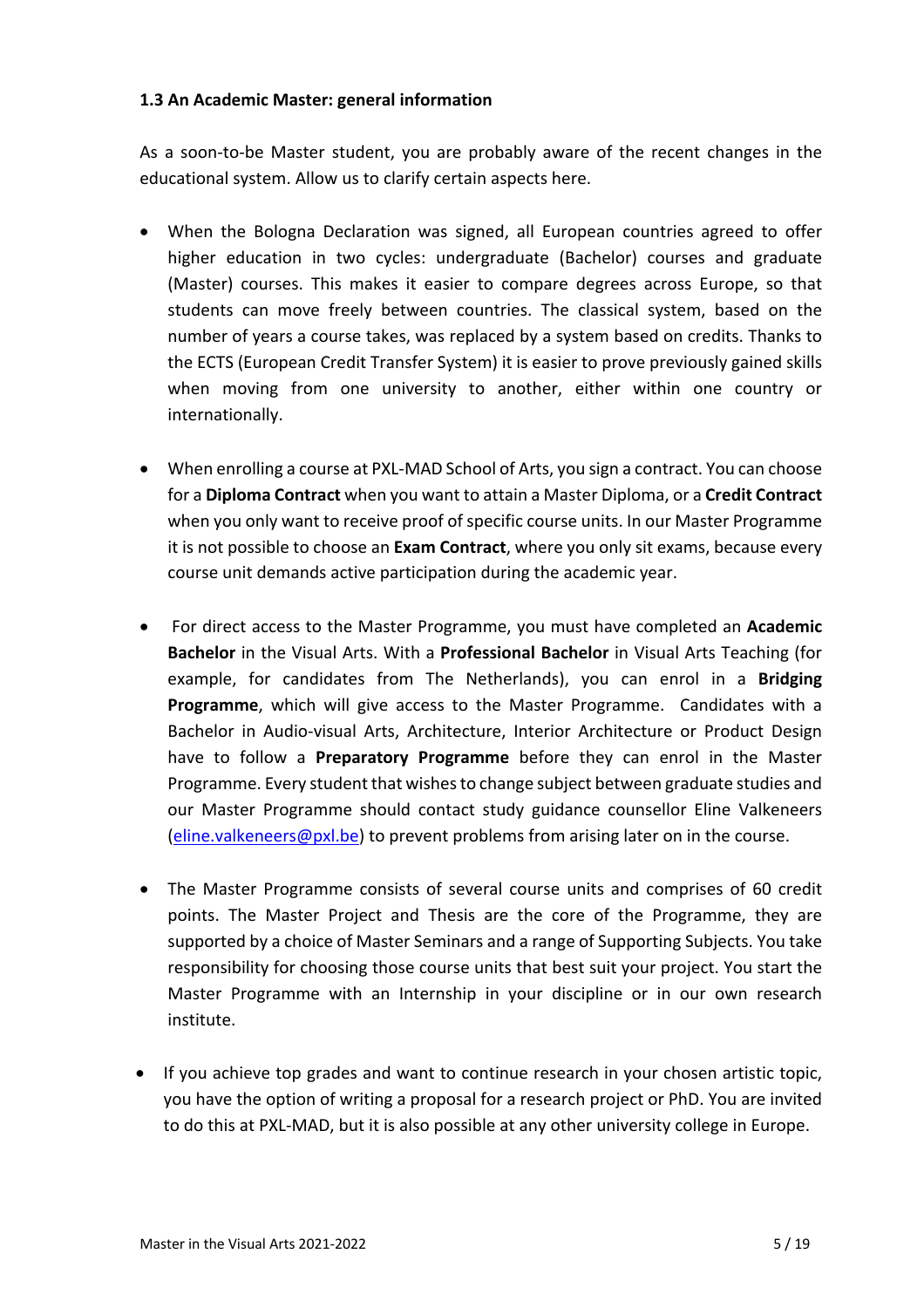### **1.4 Glossary**

### **Flexibility**

The old system, where one the number of years studied is replaced with a credit system. A programme no longer consists of consecutive academic years but is the sum of a number of credits, gained by achieving at least 10 out of 20 on the relevant course unit.

## **Credit Points or credits (ECTS)**

Everywhere in Europe one credit point (or one credit) equals 25 to 30 hours of study comprising of attending classes, fulfilling assignments, self-study, preparing for exams… One Academic Year equals 60 credits. It is possible to follow an individual trajectory (IT), in which the student decides to take on more than 60 credits, or less, depending on their circumstances.

### **Academic Bachelor**

An Academic Bachelor is a Programme of 180 credits, focussed on research and organised by a university. The only exceptions are the Academic Bachelors in the Arts, these are organised by a School of Arts, connected to a University College. The research done in a School of Arts is affiliated with a University. The degree of Academic Bachelor gives direct access to a Master Programme of at least 60 credits.

## **Professional Bachelor**

**I**n Belgium a Professional Bachelor is a Programme of 180 credits, taught only by graduate schools. The aim of such a course is mostly to gain professional competencies (knowledge and skills). The diploma of a Professional Bachelor does not give direct access to a Master Programme.

### **Bridging Programme**

Professional Bachelors that want to enrol in a Master Programme must first complete a Bridging Programme. The Bridging Programme aims to teach academic competencies. It typically consists of 45 to 90 credits, but this can be reduced depending on the previous education of an individual student. A list of the Bridging Programmes we offer can be found in the study guide. Students that successfully complete a Bridging Programme do not receive a Bachelor Diploma, but a certificate that gives access to a specific Master Programme.

### **Preparatory Programme**

Prospective students with an Academic Bachelor Diploma in Audio Visual Arts, Architecture, Interior Architecture or Product Design can enrol in a Master Programme as long as they follow a Preparatory Programme first. Students that successfully complete a Preparatory Programme do not receive a Bachelor Diploma but a certificate that gives access to the relevant Master Programme.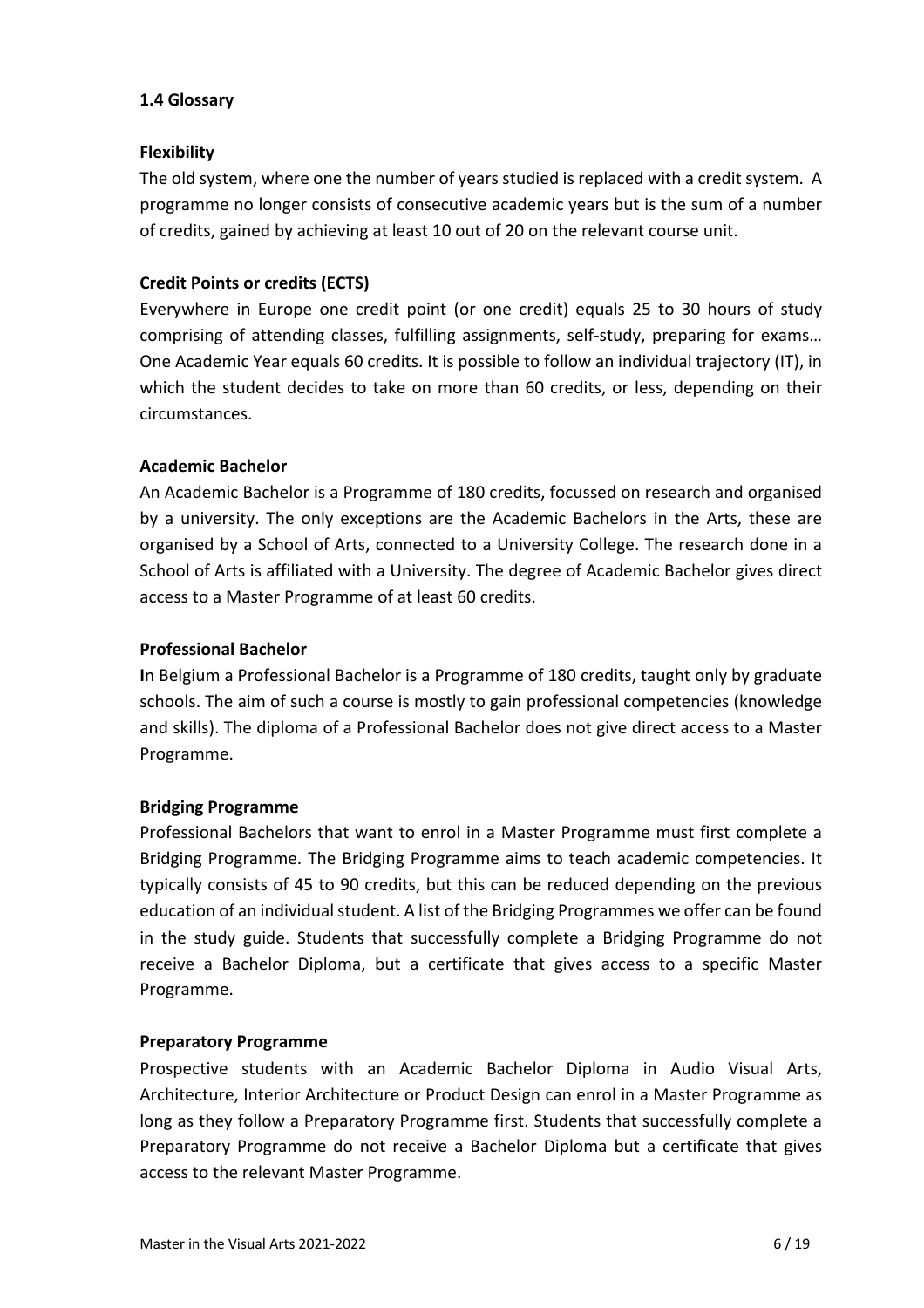## **Master Project and Thesis**

These two parts are closely linked. The Master Project is the artistic research, done in the studio, resulting in a body of work. The Master Thesis is a written document describing the research and development of the Master Project.

### **PhD in the Arts**

A few exceptional students can start a PhD after their MA. PhD candidates distinguish themselves through their research skills, their ability to communicate their concept through their work, and their efforts to produce an internationally acclaimed (artistic) output.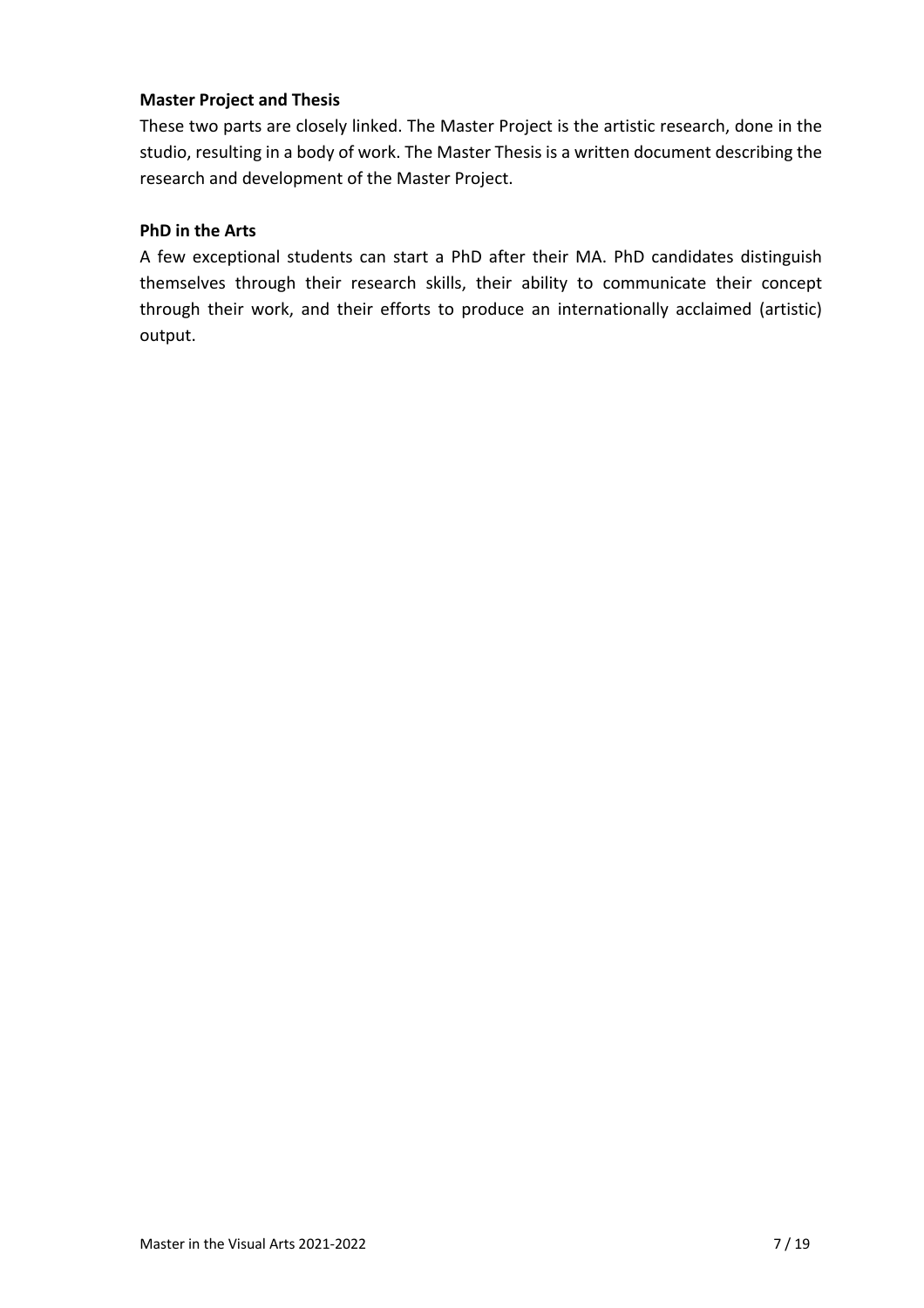# **2. Research in Visual Arts Education**

An Academic Programme in the Visual Arts is always organised in collaboration with a university. PXL-MAD School of Arts, joins forces with Hasselt University, **Faculty of Architecture and Art**. Within PXL-MAD School of Arts, artistic research is developed within **MAD-Research**. This research institute comprises of all staff and students that are actively engaged in research, such as professors, researchers, PhD students and supervisors. All students, especially the Master students, are expected to conduct studio-based research, so to a certain extent you are also part of this institute.

## **2.1 General Vision of MAD-Research**

This chapter describes the research and research groups within **MAD-Research**, as they are set up in collaboration with the **Faculty Architecture and Art of University Hasselt.** There are three research groups: **MANUFrACTURE**, **FRAME** and **READSEARCH**.

MAD-Research aims to develop the **content, organisation and valorisation of research** in the Arts, within the department of Visual Arts at PXL-MAD School of Arts, and is closely connected to the faculty of Architecture and Art. We pay close attention to **art, design, media and society**. We specialise in research that examines objects and images through art or design methodologies or through a cross-disciplinary approach. Artists and designers are supported in their artistic research based on experimentation, and in the systematic development of methods and techniques specific to art and design. Lecturers are supported in their cross-disciplinary research about art and in collaboration with artists or designers.

Any research in the arts at MAD-Research revolves around the interaction between the artistic creations of the artist or designer and an in-depth reflection on this work, based on a thorough knowledge of the relevant context. **New meaning or knowledge** is generated through the **interaction between artistic practice and critical reflection**. The artist uses the interchange to find this knowledge, and communicates it in both artistic and written form. **Questioning the essence of the Visual Arts** is an important aspect of this research, communicating the knowledge gained from it contributes to the academic and artistic disciplines.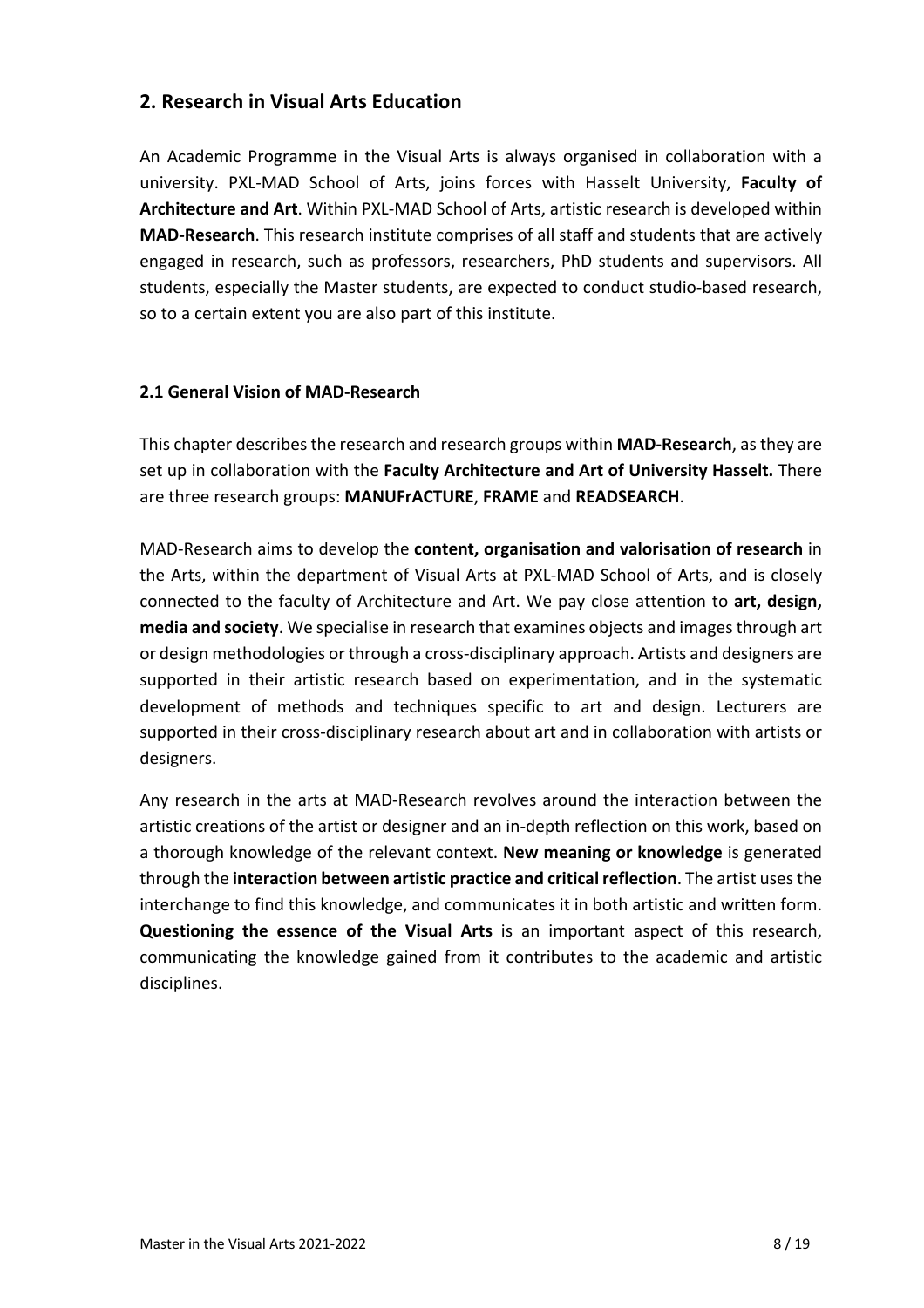

MAD-Research finds it useful to take a cross-disciplinary approach, and operates in three thematic interdisciplinary groups. Each group has its own coordinator that organises the research in such a way that it fits in with the core responsibilities of a university college: research, education and service provision. This way, there is not only a clear connection between research and education, but it also encourages cross-pollination between fundamental and applied research.

## **2.2 Research Group 'MANUFrACTURE'**

The current rephrasing of traditional artistic forms, materials, techniques, functions and/or concepts constitutes the link between the researchers of MANUFrACTURE. This research group unifies research into and with artistic objects that venture into the interface between fine art, the *objet d'art* and design. Crafts(manship), characterised by skill, handicraft, uniqueness and tactility, is combined with the artistic or with industrial processes and practices. Sometimes a specific question is the starting point, sometimes topical needs form the basis. Apart from the final product, also the creative process itself is important, with attention to the active interaction between materialisation and idea as design method. In this, the body often serves as a giver of meaning and as carrier of tacit knowledge or specific 'memory' for acts during the creative process. The aim is not just perfection – also fracture, vulnerability or lack may constitute a source of inspiration or may be externalised. In other words: the crucial role of contemporary art as *fract*ious troublemaker.

### **Contact:** david.huycke@pxl.be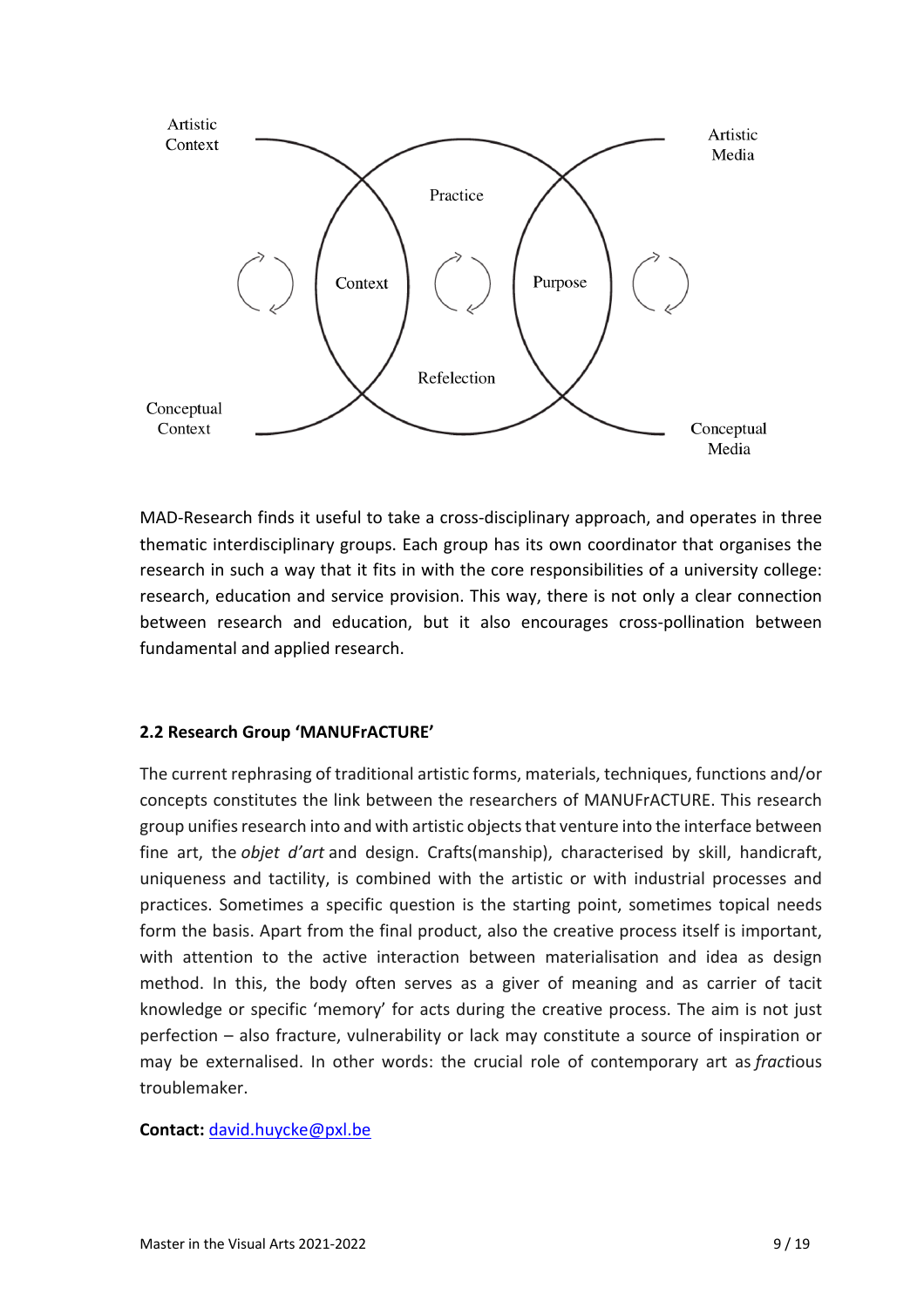## **2.3 Research Group 'FRAME'**

FRAME cherishes the value and necessity of the fragile connection between discipline and discourse: a largely uncharted territory. We explore unconventional forms of knowledge that create new conceptual frames for images from within the artistic practice. We regard this practice itself as a substantial part of the research because the act of making sets forth a way of thinking in and through images and spaces. This thinking needs a language that is 'in tune' with the praxis, but does not coincide with it.

Images should be understood here in the broadest sense of the word. We do not only attentively create and interpret images that can literally be 'framed', like paintings, drawings and pictures, but also sculptures, installations, interiors, buildings, landscapes, literary texts, and even metaphors and philosophical concepts.

FRAME is an interdisciplinary research group consisting of researchers from both the arts (MAD-Research) and (interior) architecture (UHasselt – ArcK). Architecture and the arts generate a new form of knowledge that requires an adequate language – verbal, visual and spatial. This entails a certain rigor, it means slowing down and taking time to contemplate, to perceive carefully and attentively. We develop through writing, sketching, building, drawing, painting a discourse that allows us to expressthose experiences of inner and outer reality that could not be expressed by any other means.

**Contact:** sofie.gielis@pxl.be

### **2.4 Research Group 'READSEARCH'**

The typographic research group READSEARCH focuses on reading research. Type design and/or typography is looked at from a multidisciplinary and scientific perspective, but always with a practical attitude. The design practice forms next to, based on and in dialogue with experimental, but theoretically funded research a substantial share. It arises from formal experiments and is theoretically founded.

READSEARCH provides a unique and inspiring environment that brings together design researchers, typeface designers, scientists, students and stakeholders through research, courses and documentation. In this environment, thinking and creating are perfectly synchronised.

READSEARCH is embedded in the understanding of the typographic historical development, as well as the impact of type-making and typesetting technologies. Besides classical typography, READSEARCH explores borders of legibility/readability for several target groups. Established conventions aren't lost track of during research, but are combined with looking at what conventions could be on digital media and complex information structures, or what they could mean for digital typography. The digitisation has a considerable part in the emergence of typographic specifications that are not only fluid across platforms and use scenarios, but also across time. (Typographic designers are now multi-skilled individuals or closely integrated teams of designers and coders.) READSEARCH is aware of possible combinations between the parameters mentioned above.

READSEARCH investigates different topics: Rhythm & Legibility, Rhythm & Reading Comfort, Visual Prosody, Dyslectic Readers, Beginning Readers, Readers with a Visual Impairment, Homogeneity & Heterogeneity in typefaces and Reading Ergonomics.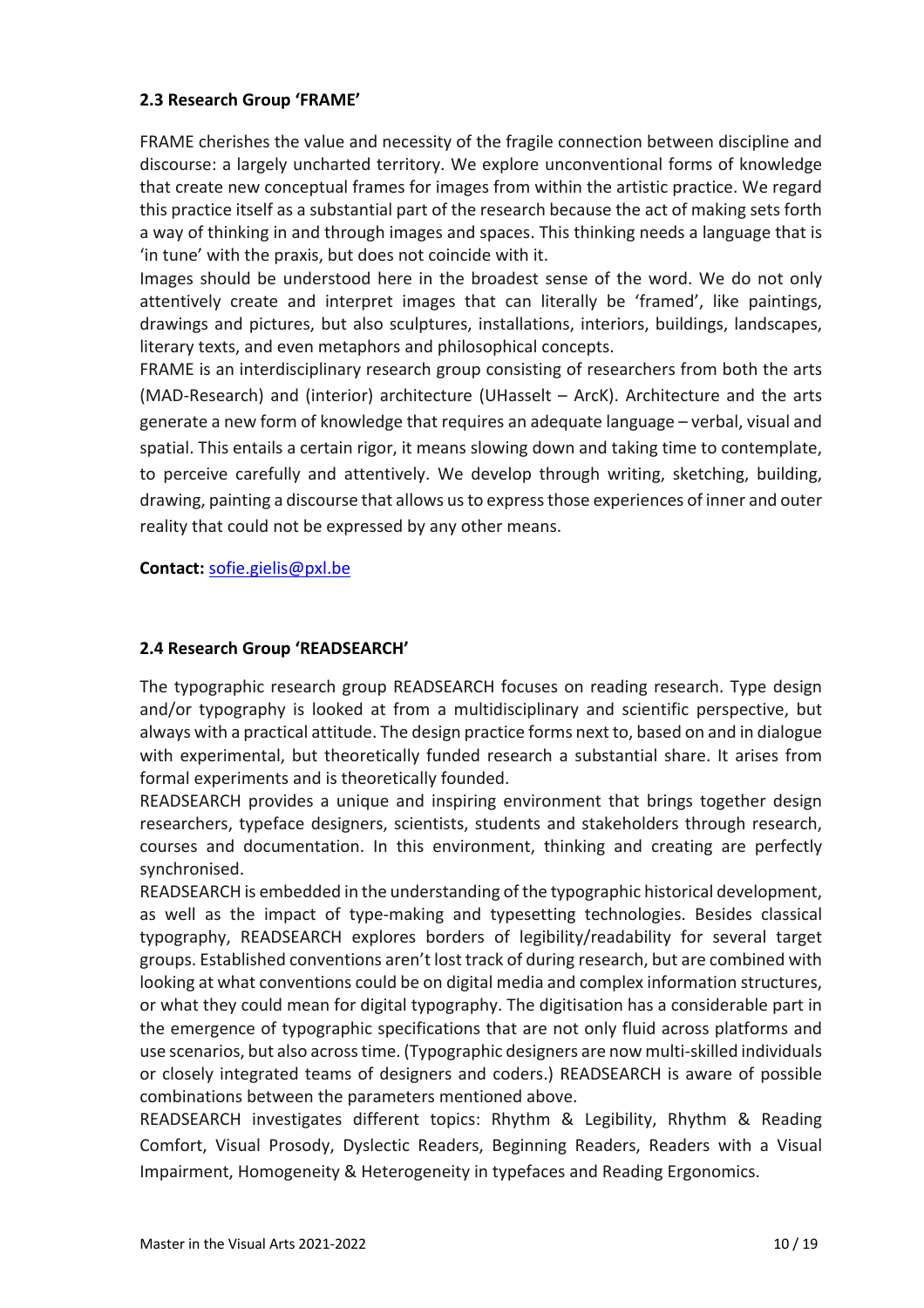### **2.5 General Coordination and Valorisation**

The general research coordinator manages the global coordination of the research department (including finance, quality control and the PhD Programme). The research coordinators also actively look for external partners, such as Z33, Design Platform Limburg, CIAP, FLACC, HISK, C-Mine and Innovation Centre Limburg. This leads to specific research projects involving students, so you can participate too.

**Contact:** bert.willems@pxl.be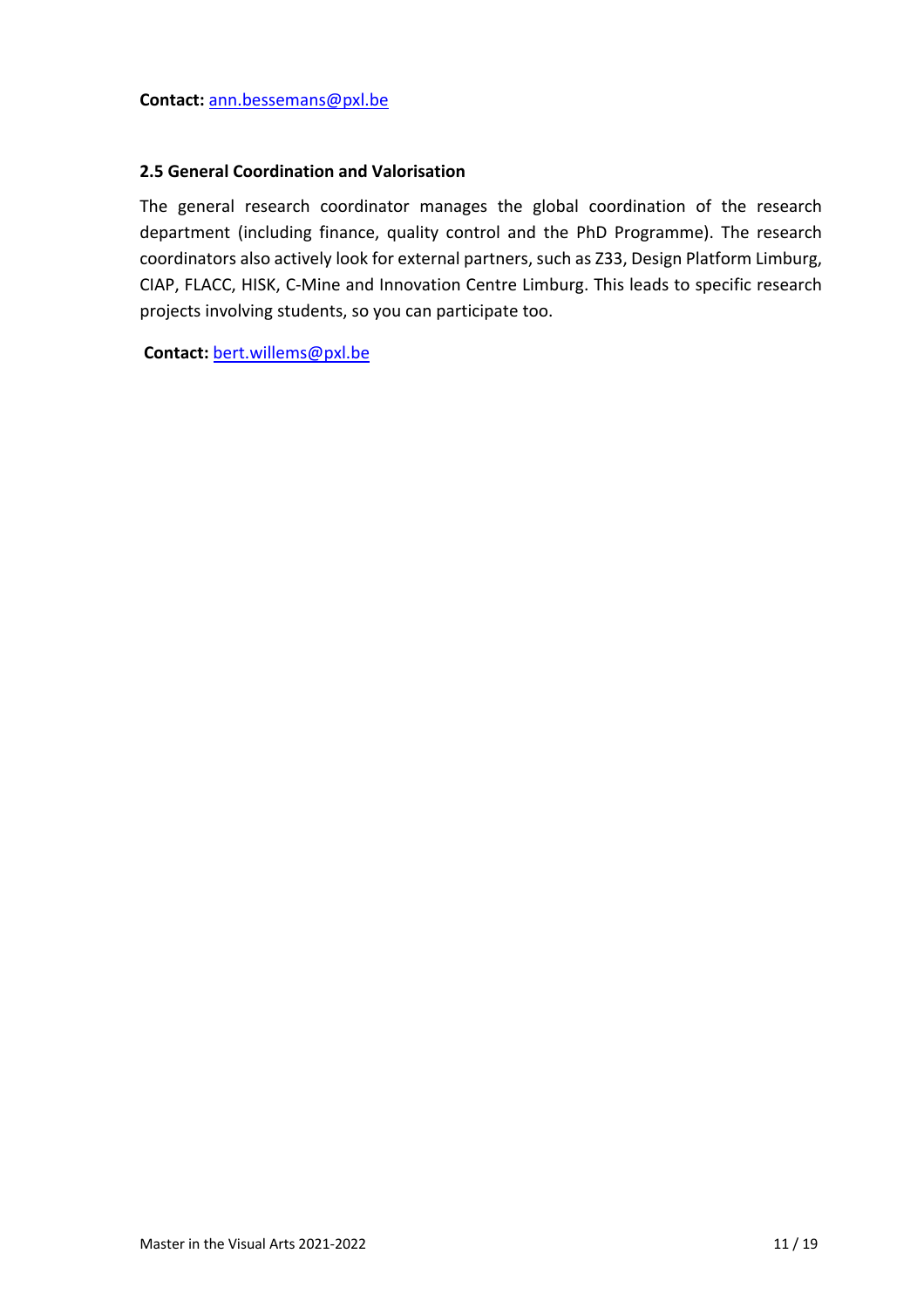# **3. Master in the Visual Arts**

### **3.1 Overview of the Master Programme**

The Master Programme in Visual Arts offers students in Fine Arts, Graphic Design and Jewellery Design, Gold- and Silversmithing the chance to further develop their own expertise. You are given the chance to broaden your horizon and to expand your visual artistic abilities with the expert help of tutors and artists, who are either connected with PXL-MAD School of Arts or independent. The Master Programme is also a unique opportunity to work within the global research programme of MAD-Research. You might enjoy this so much that you want to continue working within a research project, or even take the time to take on a PhD in the Arts.

The Master Programme exists of four parts, of which the **Master Project and Thesis** together form the main part (30 credits). The **Master Seminar** (12 credits) supports the Master Project and Thesis, and the research necessary to complete these. On top of this, you can choose your own bundle (18 credits) of various **Supporting Subjects** (supporting the Master Project) and the **Master Network** (improving your position in your discipline). The **Work Placement** is an obligatory part of this bundle. You can choose how many weeks you want to spend on it, and whether you prefer to take an internship in your chosen discipline, or in a research group at MAD-Research or elsewhere.

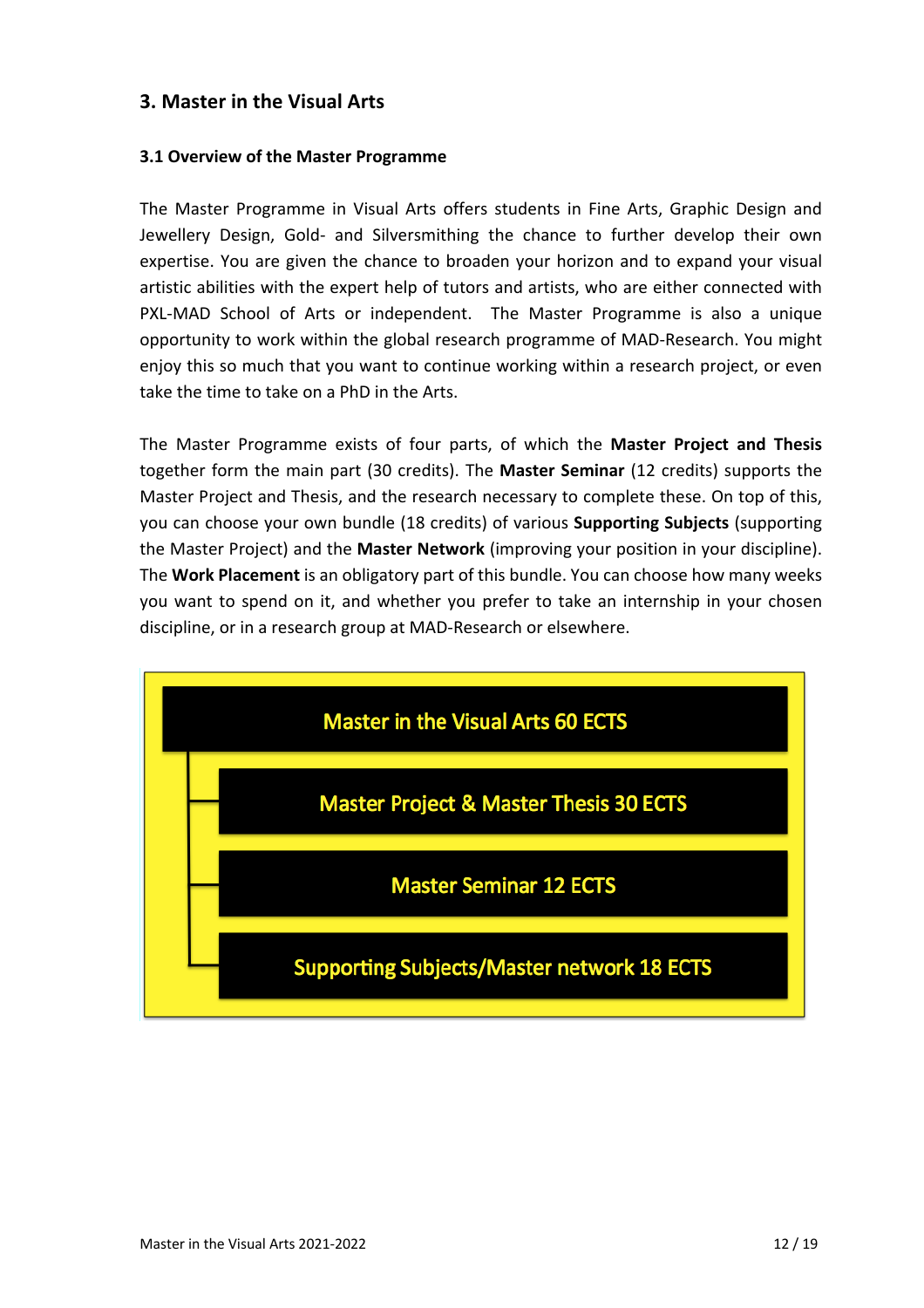### **3.2 Master Project and Thesis**

The Master Project (21 credits) and Master Thesis (including a verbal presentation) (9 credits) belong together. To understand their relationship, please read the following explanation.



The Master Project and Thesis are the result of an **artistic research process**. Within this research process, two research activities can be distinguished: practice and reflection. **Practice** comprises of the design process or the creation of art. It takes place mostly in the studio environment. **Reflection** is the development of a personal frame of reference. The structure of this framework is important because it gives you insight in the work you make, and allows you to position yourself within the context of other people's creations. Others can also use your framework to gain this insight and position your work. Building your frame of reference can be done in several ways: starting from a literary review, from empirical research (for humanities and exact sciences), from existing frames of reference, from personal impressions of one's environment, from confronting one's frame of reference with the work of others, but certainly also by confronting one's frame of reference with one's own body of work. That makes the interaction between creating your own body of work and reflecting on it through a self-constructed frame of reference an essential aspect of your artistic research process.

The two types of research activity (practice and reflection) interact. But when the building of the frame of reference is mostly done in advance (based, for example, on a literary review or on one's own empirical research), the interaction is minimal. We aim to develop a more constant interaction between practice (doing) and reflection (thinking). This allows for the reflection on one's own practice to contribute to one's frame of reference, which in its turn can then influence the practical work.

As you can see, whichever way you turn, artistic practice is a key part of the artistic research process. The research process starts from one's practice, and its outcomes are results from this practice. Within the Master Programme, the **Master Project** forms the basis for this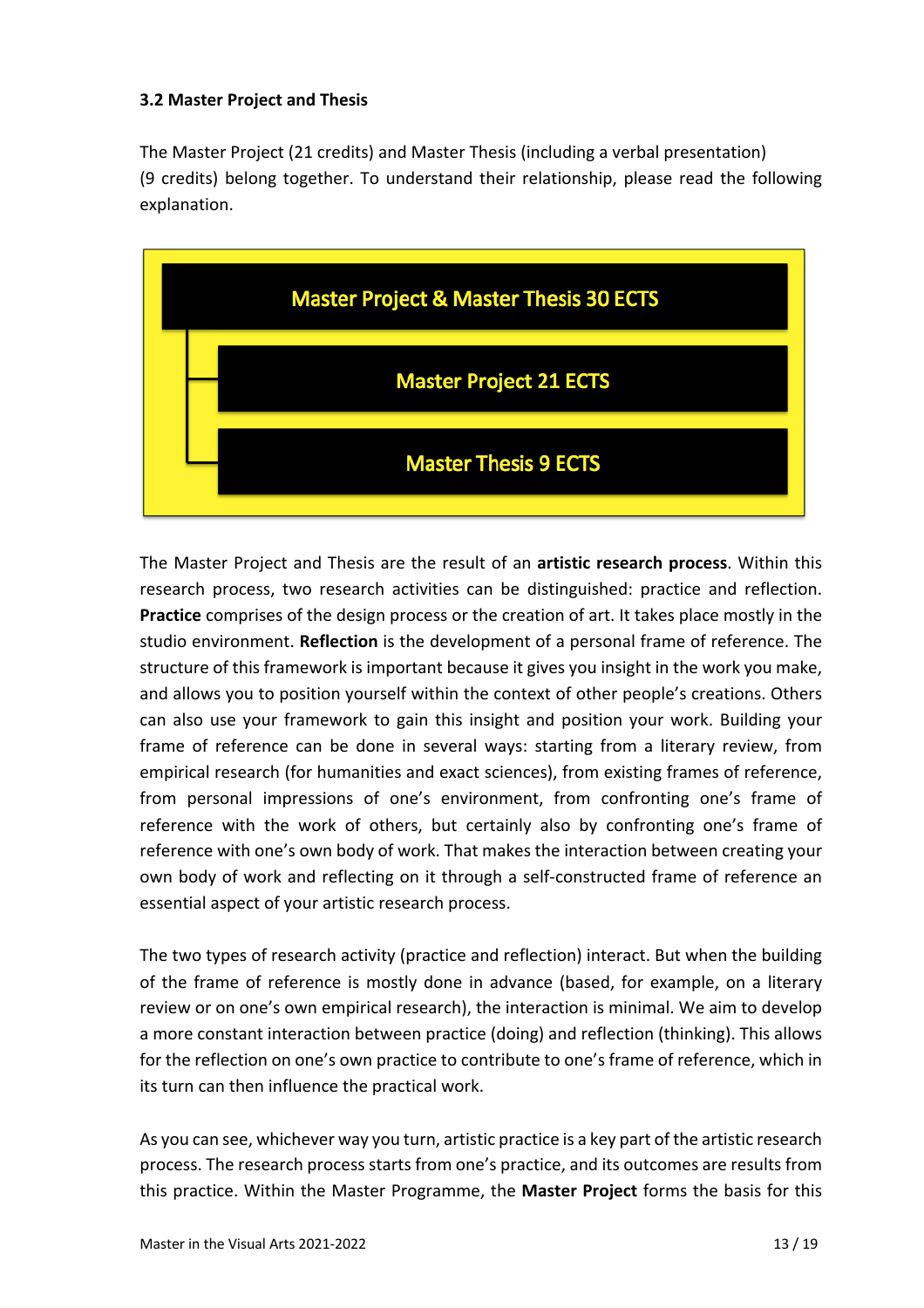research practice. Within the given description of reflection as the building of an individual frame of reference, 'the others' have been mentioned before. These observers can understand your work based on your framework and compare it to other people's work. That is why it is important that your frame of reference is communicated towards these observers. Within the Master Programme, and next to the Master Project, The Master Thesis is ideal for this purpose.

Two supervisors help you with the content of your Master Project and Thesis: one will supervise your thesis, and the other your project. Apart from that, you have a supervisor supporting you with the process. The **thesis supervisor** is active within the Visual Arts Programme (or exceptionally within another academic programme) and can offer you help with the content because of the specific expert knowledge. The **project supervisor**is a tutor within your department, who supervises you for your Master Project, and who can also help you with the content of your thesis because of the specific expert knowledge. These two supervisors will monitor your progress on a regular basis and direct the content if necessary. The **process supervisor** oversees the formal aspects of your research project: the structure of your artistic research process and the formulation of your research question. He/she offers support with presentation and reporting. Sofie Gielis supervises the process. The Master Project and the Master Thesis are two separate parts of the research process, so two different panels of examiners judge them. However, because they are closely linked, the thesis supervisor will be a judge in the examination of the Master Project, and the project supervisor will be a judge in the examination of the thesis.

### **Research Thesis (9 credits)**

The Research Thesis consists of a condensed written text, abundantly documented with digital or analogue images. It contains around 10 pages or 3500 words. At the end of the academic year all students defend their research project during a 20-minute Master Lecture (a verbal presentation). An internal panel of judges can then ask questions based on the thesis and presentation.

### **Master Project (21 credits)**

The Master Project is mostly created within the studio of your chosen discipline. An external panel of judges is invited to do the assessing. The tutors will also assess the work. This way, a well-balance appraisal of both the working process and the outcome can be made.

### **3.3 Master Seminar**

Your skills in artistic research are critical for the creation of a Master Project and Thesis. You register with one Master Seminar before the course starts. Please take care to select the Master Seminar that corresponds best to the content of your Master Project, so that you can benefit from the experience, knowledge and skills of its researchers and tutors.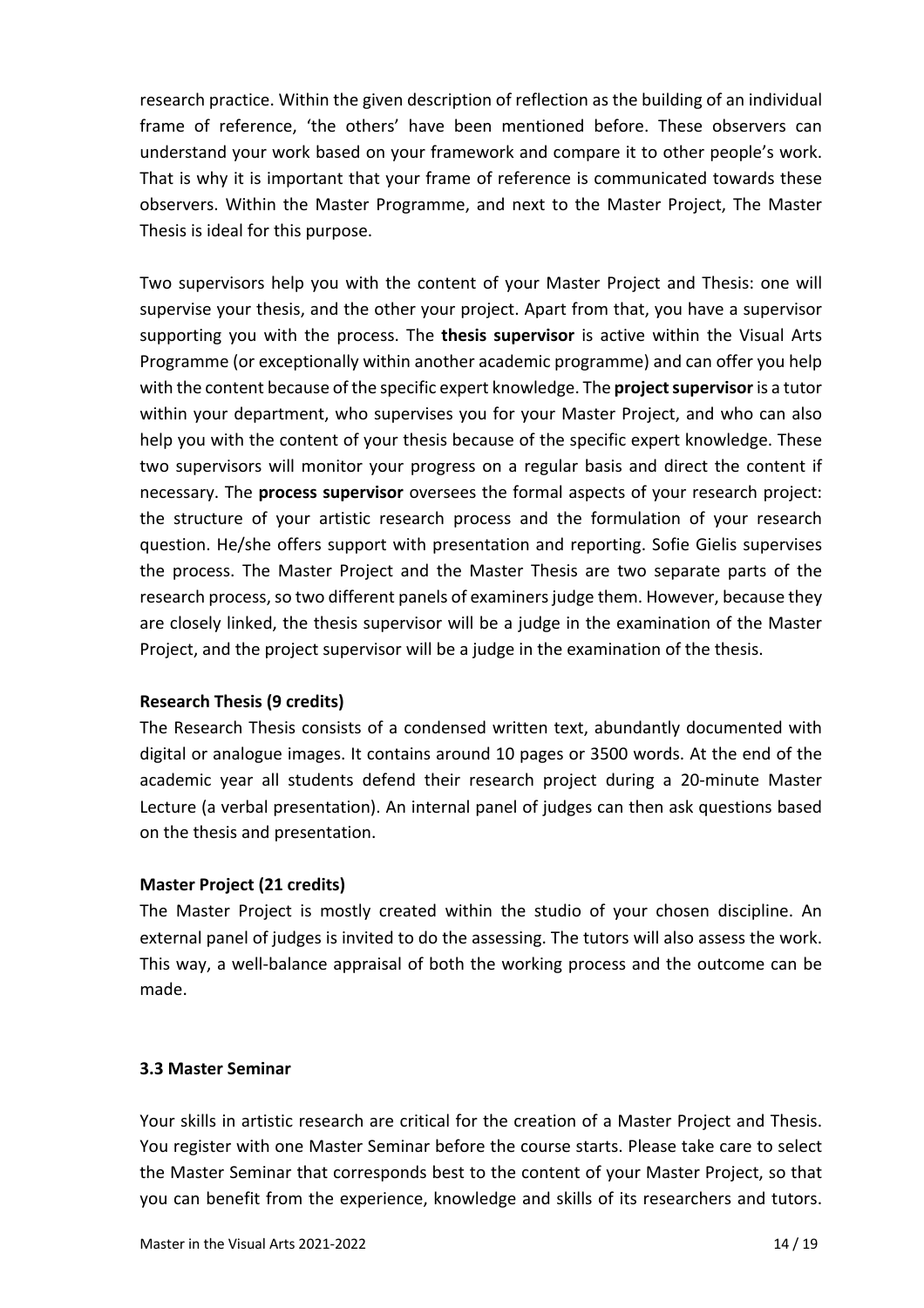Choosing the Master Seminar not only means you will not gain much relevant knowledge, it could even hinder your research process.

You are obliged to take one Master Seminar, to the value of 12 credits. The Master Seminars take place in the second half of the first semester and the concrete programs for each master seminar can be found on blackboard. Of course, you can still ask for guidance, advice and feedback from the research group during the second term.

Selecting a Master Seminar has to be done before the start of the academic year. Once the year has started, you cannot change the chosen Master Seminar any more. Exceptions are only possible within three weeks from the beginning of the Master Seminar (deadline for changes: 1th of November 2021) if sufficient motivation is provided.

Within a master studio, additional support is offered in the field of research and here two global objectives are kept in mind. On the one hand, support is provided for the construction and development of a personal and individual interpretation framework that is underlying your master project and master thesis (in-depth study). On the other hand, the activities in the master seminar offer the opportunity to reformulate already constructed interpretation frameworks and question them (broadening). It is this interaction between deepening and broadening that makes the master seminar so interesting as a breeding ground for the own research in the arts. Possible activities that can be practiced in the context of a master seminar are the processing of new theoretical concepts or conceptual frameworks, applying (or testing) these theoretical insights to (on) the own work or the work of others, performing artistic experiments, design / artistic research, ...

The marks or grades you receive for the Master Seminar are process based: they reflect your attendance, participation and the progress you made towards your Master Project. Some Master Seminars demand that you complete one or more assignments; these will be part of your evaluation. You receive feedback when this course unit is completed, after the first semester. Evaluations take place in January 2022.



The diagram below gives an overview of the Master Seminars offered in 2021-2022.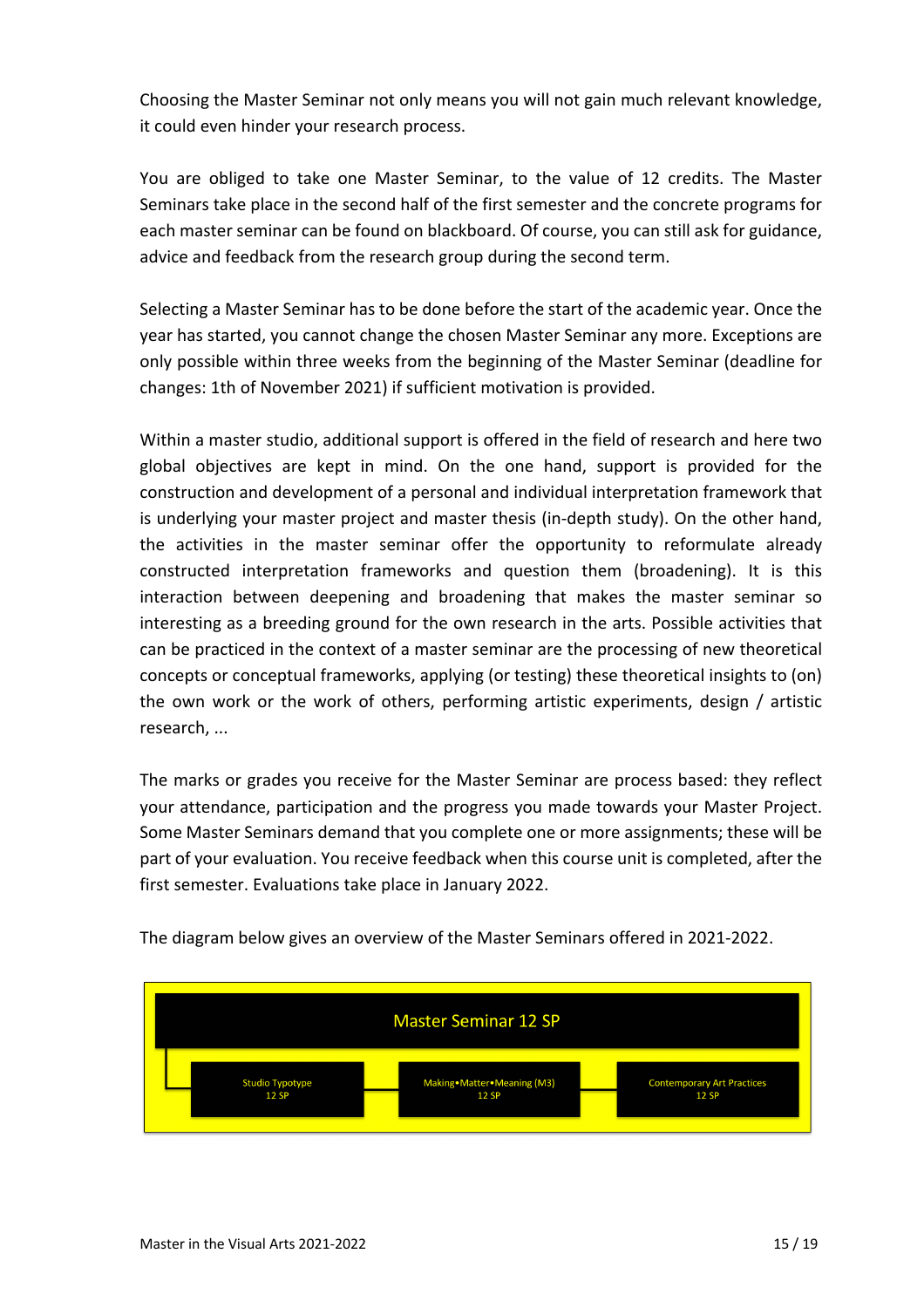### **3.4 Supporting Subjects and Master Network**

As you have come to realise, you can select and adapt the Master Programme so that it best fits your own Master Project. You will work in the studio of your choice, where you will be assisted by artistically skilled tutors. You select a supervisor that can provide meaningful help with the content of your thesis. A selection of **Supporting Subjects** (18 credits) can also be made to help you develop the right skills for your Master Project. Or you can choose to build and expand your network within your discipline (**Master Network**). Of course, it is possible to make a combination of course units from both these options. You select any combination of units you want to a total of 18 credits. You are however obliged to make the Work Placement (9 credits) or Research Placement (9 credits) part of your package.



### **Photography (3 credits)**

Some students need extra support for the presentation of their work through photography. In this course unit you get personalised advice, informed by the choices you made in other course units. Katleen Verjans coordinates this course unit.

### **Portfolio/Website (6 credits)**

In this course unit you receive help with the presentation of your work through a portfolio, website or book. Wim De Buck is coordinator.

### **Individual Choice (3 or 6 credits)**

You can also propose your own supporting subject, depending on what you have not been taught in your previous education. You can use 3 or 6 credits for this option, depending on the workload. If you want to take this option, please contact Bert Willems as soon as possible. He will investigate whether your proposal is beneficial for your personalised Master Programme.

## **Work Placement (9 credits) or Research Placement (9 credits) / 7 weeks**

The academic year starts with an obligatory internship. You can however choose to get your work experience in your discipline (**Work Placement**) or within a research institute of your own or another organisation (**Research Placement**). You are supposed to commence your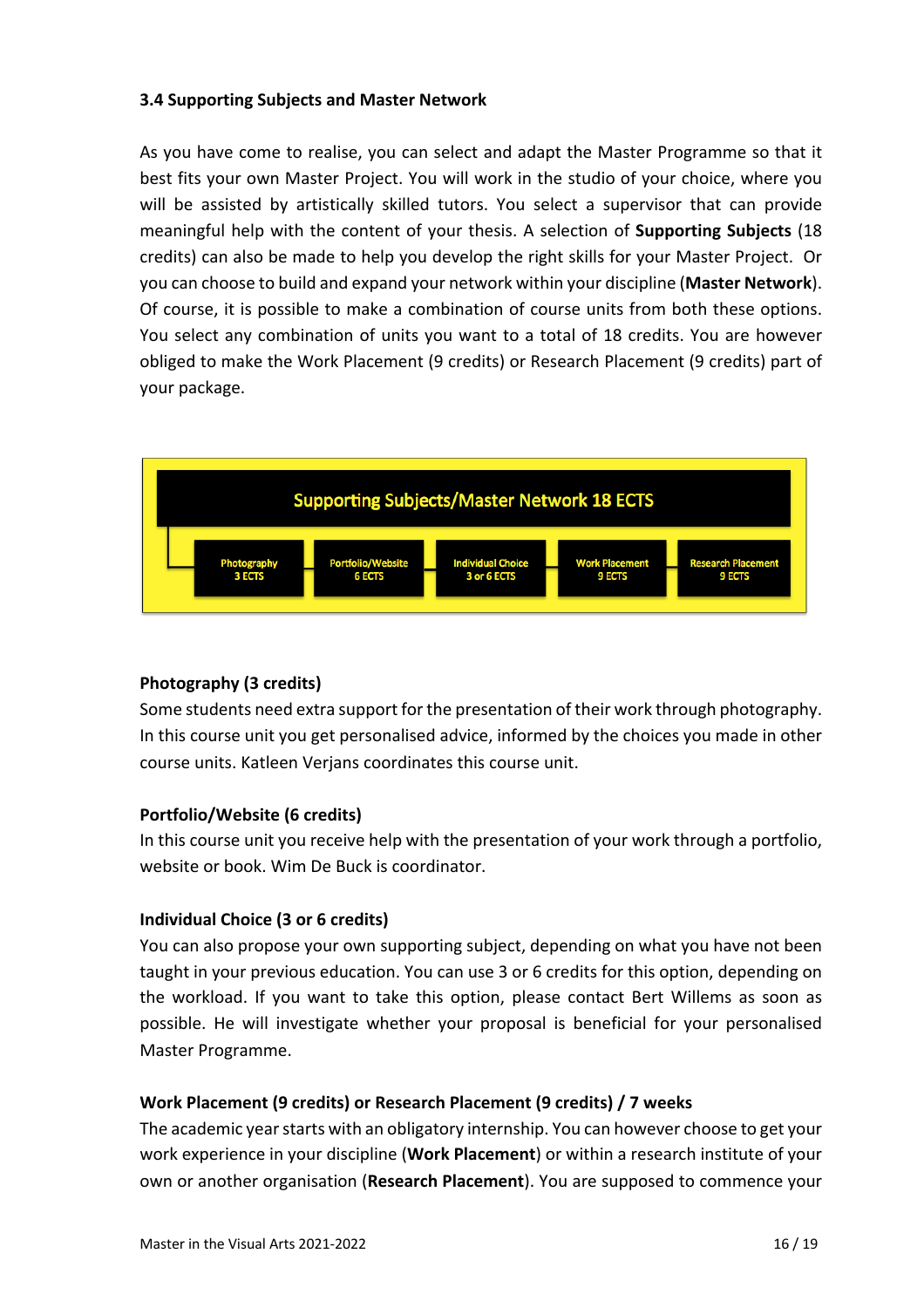internship at the start of the academic year, and complete it by the end of the autumn mid term holiday. If you want to deviate from this timing, please discuss your options with the coordinators for this course unit: Erica Cselotei for Graphic Design, Lieven Segers for Fine Arts and Karen Wuytens for Object and Jewellery. In any case, the Master Seminar, Master Project and Thesis will start after the completion of the internship.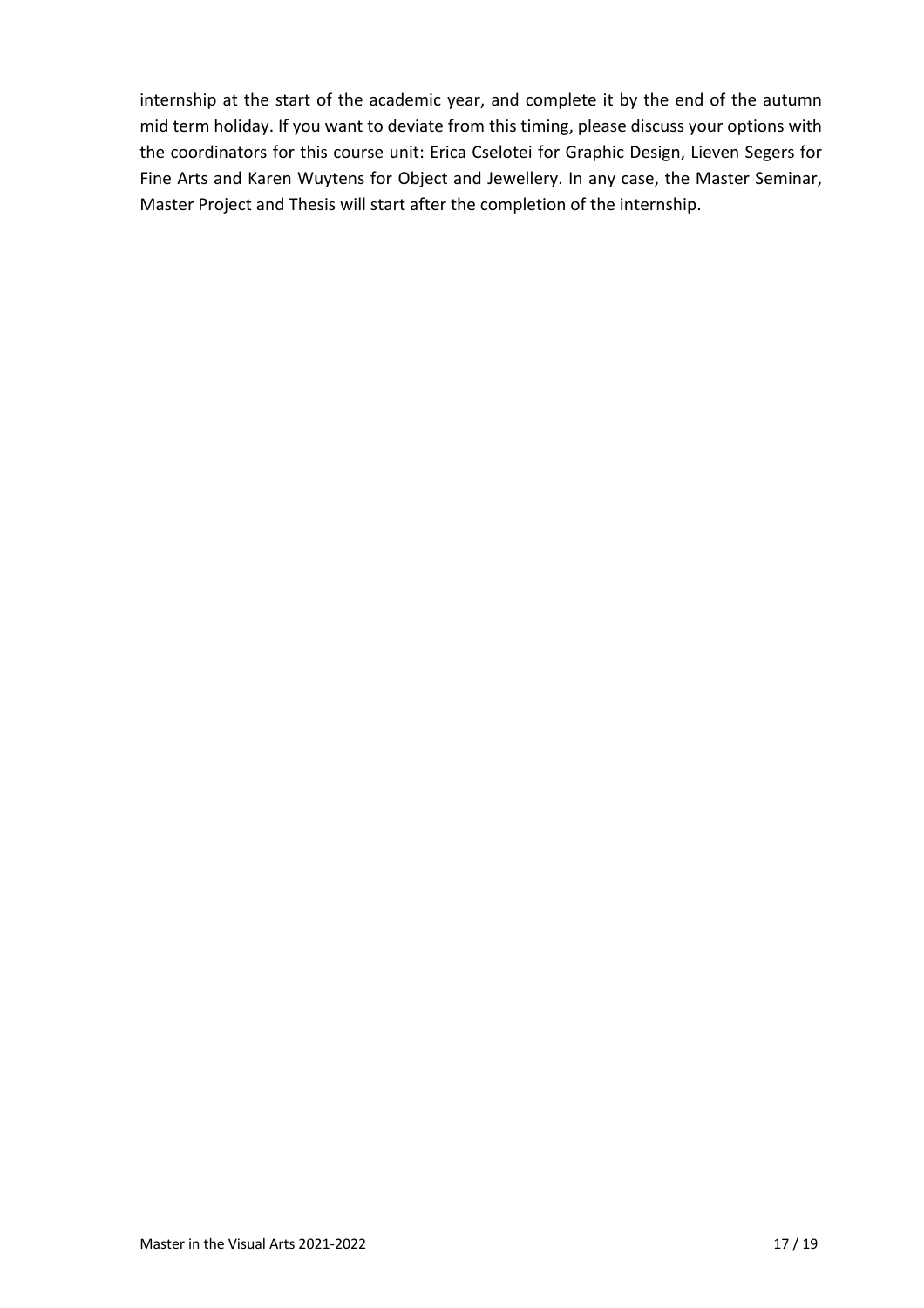# **4. Practical information**

This guide offers information about the structure of **the Master Programme**, which is set up to give you both the opportunity to further specialise in your chosen subject and to broaden your view beyond the limits of a single department. You make your own combination of course units, following the figure below.



The Master Seminar, Master Project, Master Thesis, Supporting Subjects and Master Network start after the internship has finished.

Because the Master Programme and the content of the course units are very specialised, it is possible that changes are made to the sequence of events as described above. So, it is of the utmost importance that you are well organised and that you make sure clear arrangements are made with all parties involved. If you have any questions about the sequence and timing of the course units, please contact Erica Cselotei or Bert Willems. Students that follow an individual trajectory (for example combining working and studying) have to discuss their options with Eline Valkeneers.

Apart from information about the general structure of the Master Programme and the timing of the course units, this guide also provides information about the content of the Master Programme. It is however possible that you still have questions about specific course units. If so, please feel free to contact the coordinators of those course units that need clarification. You can find a list of all coordinators below.